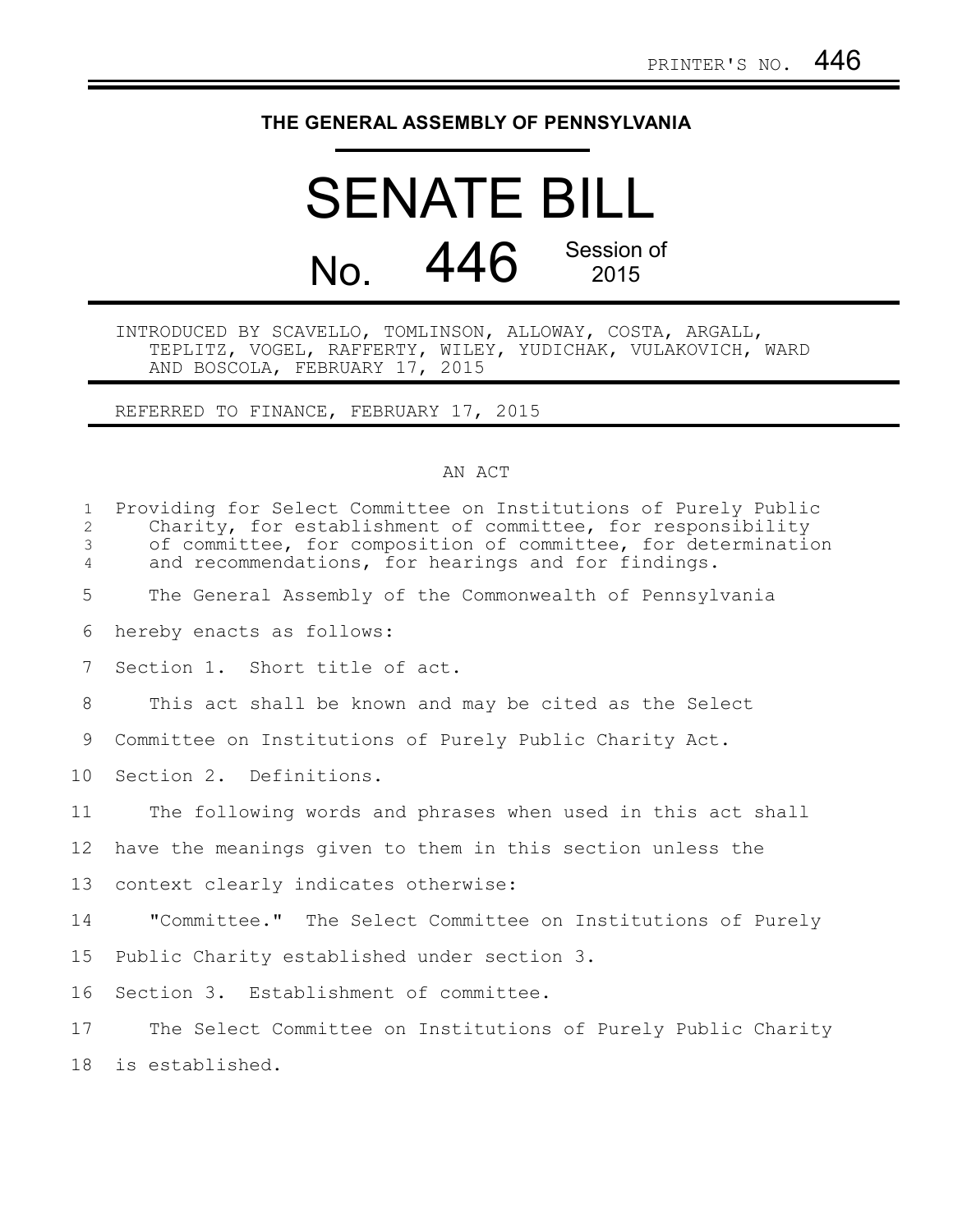Section 4. Duties of committee. 1

The committee shall: 2

(1) Collect input from stakeholders across this Commonwealth. 3 4

(2) Review the impact of public charities on local government. 5 6

(3) Study the economic impact of purely public charities and the services purely public charities provide to citizens of this Commonwealth. 7 8 9

Section 5. Composition of committee. 10

The committee shall consist of: 11

(1) Two members of the Senate appointed by the President pro tempore of the Senate and one member appointed by the Minority Leader of the Senate. 12 13 14

(2) Two members of the House of Representatives appointed by the Speaker of the House of Representatives and one member appointed by the Minority Leader of the House of Representatives. 15 16 17 18

(3) The chairman and minority chairman of the Finance Committee of the Senate and the chairman and minority chairman of the Finance Committee of the House of Representatives. 19 20 21 22

(4) The chairman and minority chairman of the Local Government Committee of the Senate and the chairman and minority chairman of the Local Government Committee of the House of Representatives. 23 24 25 26

(5) The Secretary of Revenue. 27

Section 6. Hearings. 28

The committee shall conduct hearings in various geographic areas across this Commonwealth and work with nonprofits, elected 29 30

20150SB0446PN0446 - 2 -